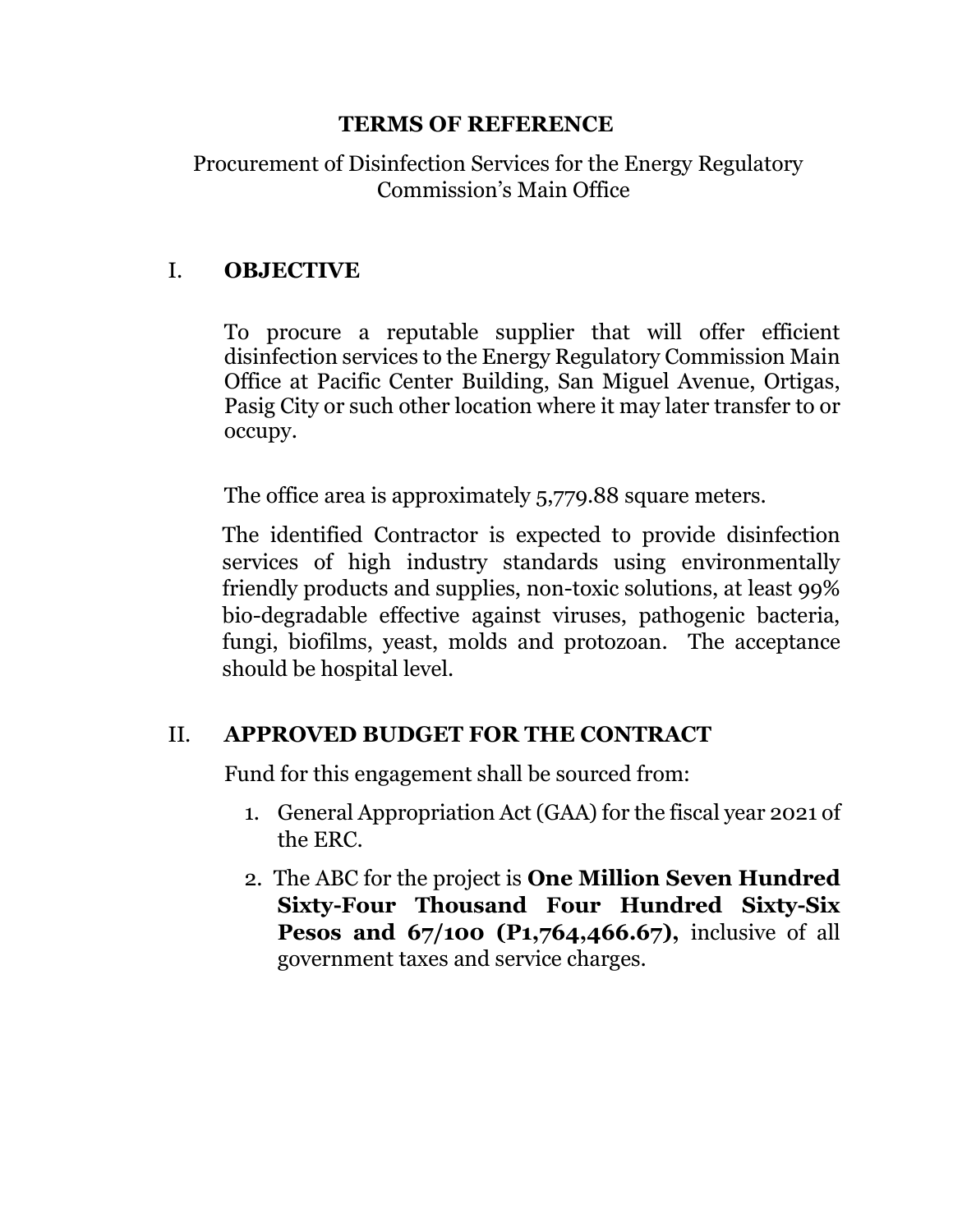#### III. **MODE OF PROCUREMENT**

The Procurement of Disinfection Services for the Energy Regulatory Commission's Main Office shall be thru Competitive Bidding under the 2016 revised IRR of R.A. 9184

# IV. **SCOPE OF WORK AND DELIVERABLES**

The scope of the *Contract* shall include but not be limited to the following:

- a) **Spraying** Direct disinfectant application on surfaces,
- b) **Wiping** in one direction frequently touched surfaces including, but not necessarily limited to: handrails, door knobs, desk or work surfaces, keypad, computer mice, light switches, modular panel, and comfort rooms.
- c) **Misting** Effectively disperses disinfectant in the air, covering large surface areas as well as to hard-to-reach corners;
- d) **UVC Light Sterilization**; and
- e) **Air Purification -** can help reduce airborne contaminants including viruses in a home or confined space.

# V. **SCHEDULE OF DELIVERY**

The contractor shall deliver the service at least once a month from February 1, 2021 to December 31, 2021 and as the need arises.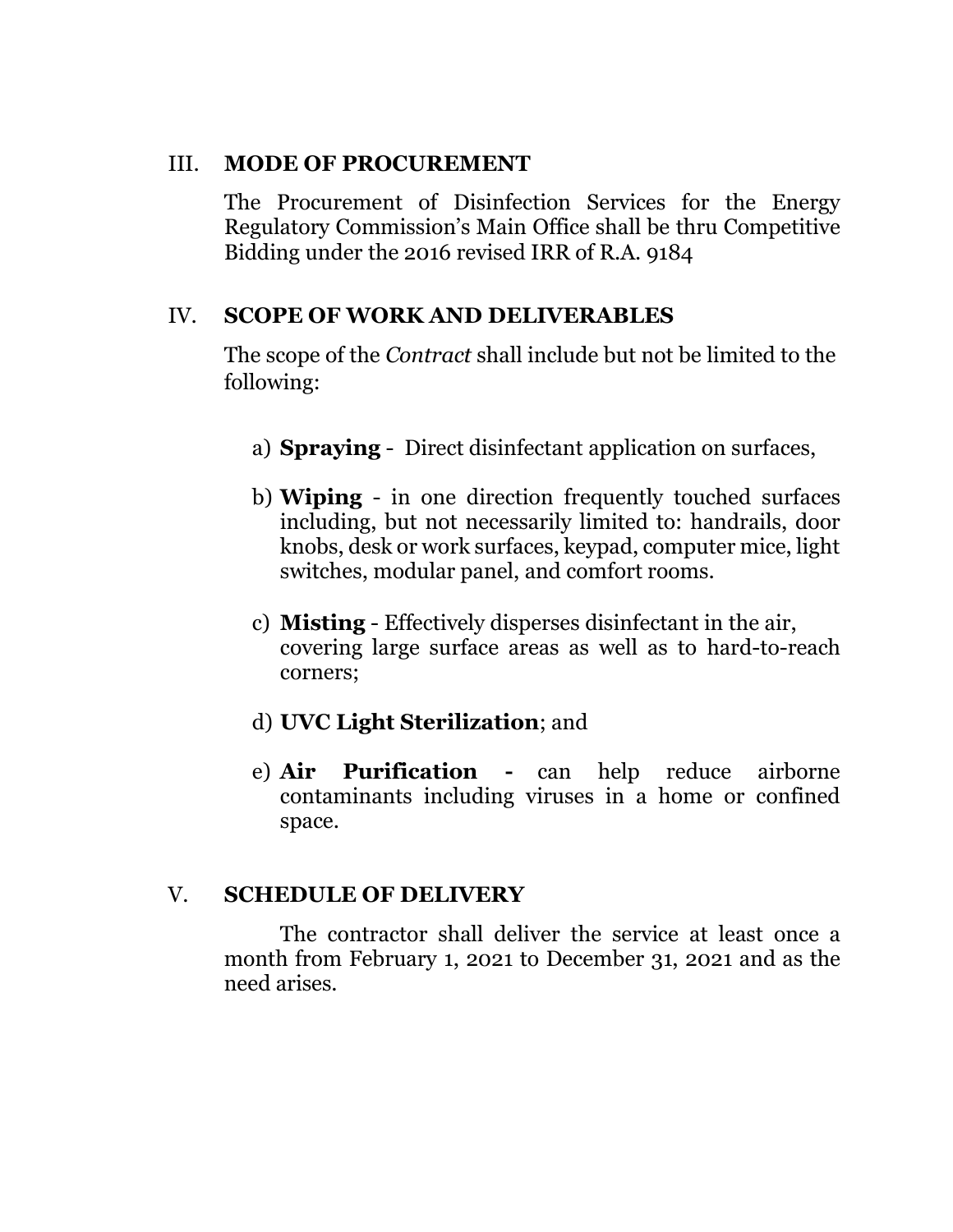## VI. **DUTIES AND RESPONSIBILITIES OF THE CONTRACTOR**

- 1. The Contractor will provide all equipment, as well as environmentally friendly cleaning supplies required for carrying out the work;
- 2. During the implementation of the contract, the bidder shall provide protective covering for the affected equipment/area/s';
- 3. Abide by the Rules, Regulations and Requirements of the Building Administration where the ERC office is located during the progress of the works;
- 4. Provide Safety Works Programs to include wearing of appropriate company uniforms and ID for all workers; and
- 5. Contractor shall provide PPE to service providers and shall remove and dispose of gloves, gowns (suits) and other PPE being careful not to contaminate the wearer or office surfaces. All used PPE and cleaning materials shall be disposed of in a sealed, plastic, disposal bag.
- 6. Contractor must ensure that service providers are physically and mentally fit to perform the work and compliant with ERC Health protocols.

### VII. **DUTIES AND RESPONSIBILITIES OF ERC**

- 1. Grant the contract for the provision of disinfection services for ERC subject to the terms and conditions of the Contract.
- 2. Allocate the total amount of as the Approved Budget for the Contract (ABC) of **One Million Seven Hundred Sixty-Four Thousand Four Hundred Sixty-Six Pesos and**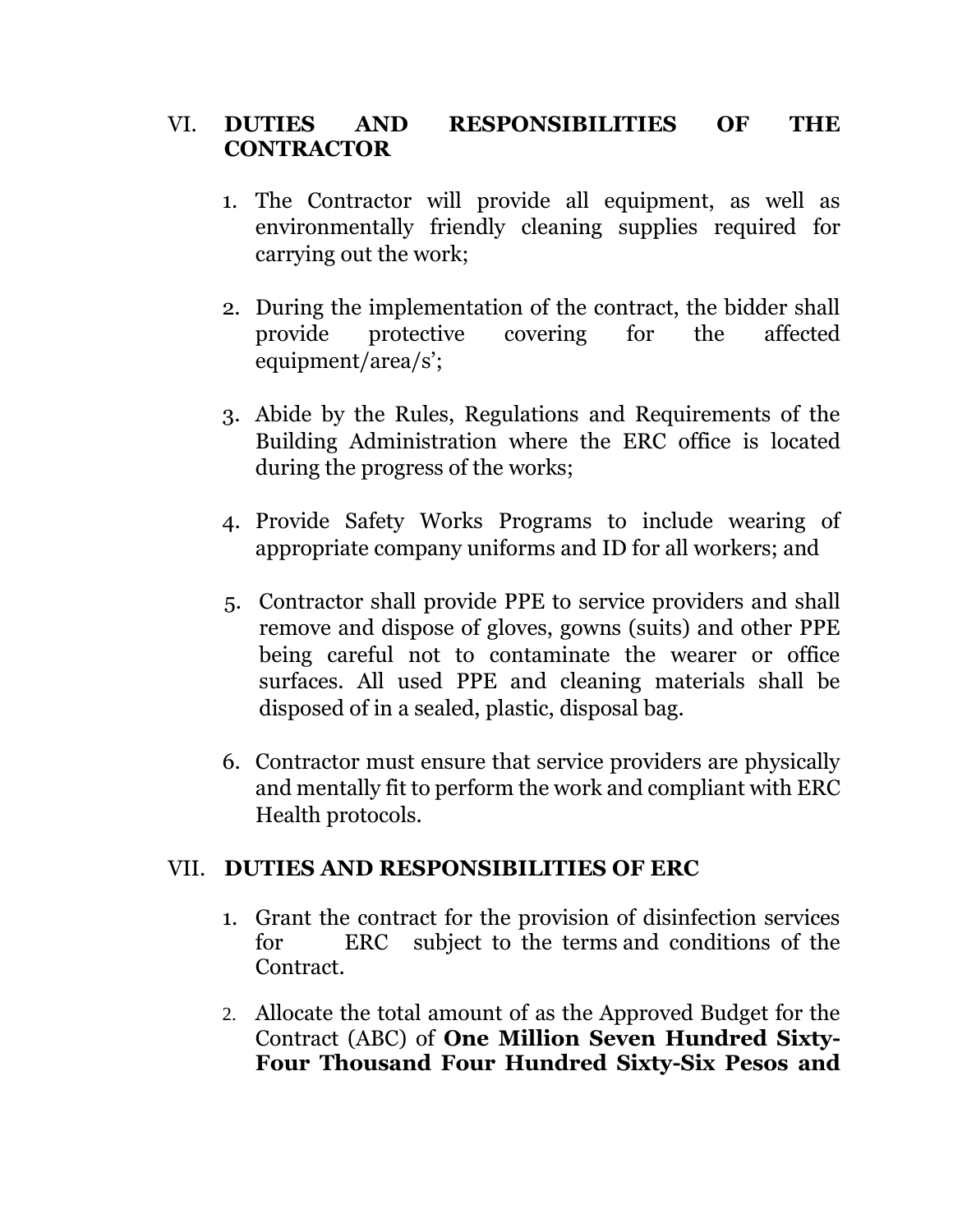**67/100 (P1,764,466.67),** to cover the payment of the services rendered;

3. Pay the winning Contractor the Billing stipulated in said Contract, subject to existing government auditing and accounting rules and regulations, for and in consideration of the services rendered.

### VIII. **RIGHTS OF THE ENERGY REGULATORY COMMISSION**

- 1. Supervise the personnel who will conduct disinfection to ensure maximum efficiency;
- 2. Suspend, cancel or terminate the Contract, on any of the following grounds:

a. Inability to provide the necessary efficient disinfection services and related works.

b. Violation of any pertinent ERC rules and regulations or of the conditions, agreements or restrictions stipulated in the Contract.

The personnel to be deployed shall be the sole responsibility of the service Contractor and no employee-employer relationship exists between said personnel and to the ERC.

#### **X. PAYMENT SCHEME**

Payment to the Contractor shall be made thirty (30) days upon submission of billing statement, duly accomplished service and inspection report forms and other documentary requirements. Payment shall be based on the actual size of the area disinfected, but in no case shall exceed the Approved Budget of the Contract.